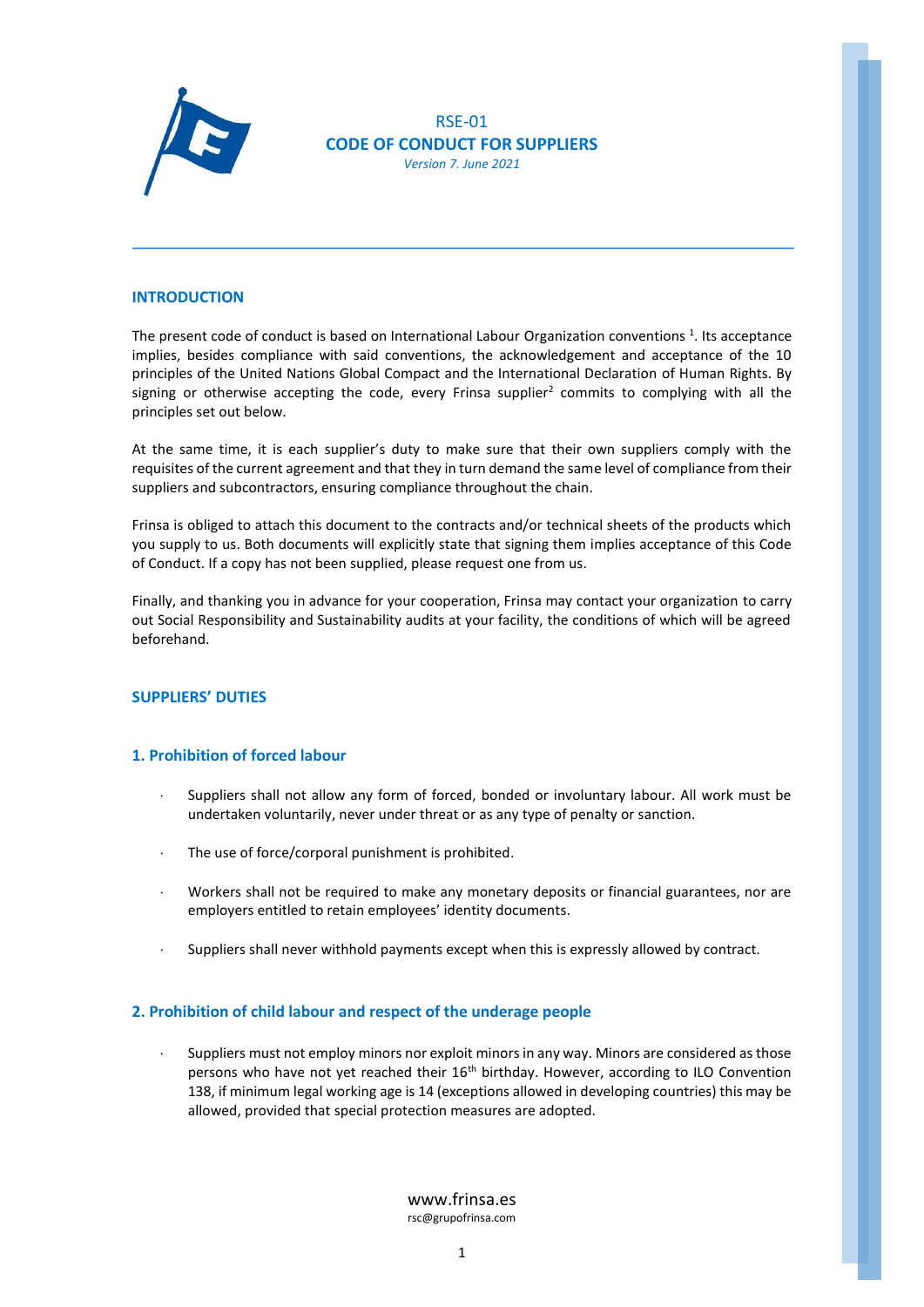- Workers under 18 shall not work during night hours, under hazardous conditions or under conditions that may put at risk said workers' health, safety, moral integrity, or that may harm their physical, mental, spiritual, moral, or social development.
- Policies and procedures related to Child labour shall comply with the requirements of the applicable International Labour Organization (ILO) Standards.
- The suppliers must support initiatives that promote the education and the improvement of the living conditions of the children of employees in those areas or countries in which the environment for them is not the most suitable.

## **3. Non-discrimination and equal treatment**

- All workers must be treated with dignity and respect. Suppliers must not tolerate or be involved in intimidation, bullying or abuse of any type.
- Suppliers must not tolerate, encourage, or be involved in any kind of discrimination with regards to workers based on age, beliefs, religion, political affiliation, gender, pregnancy/maternity, marital status, nationality, ethnic origin, race, caste, social class, health, disability, sexual orientation, membership of workers' organizations/trade unions or any other basis during recruitment and employment.
- All workers, including contracted and sub-contracted, must have equal rights and social benefits. Suppliers must ensure equal opportunities for all workers in regard of hiring, payment, training, promotion, retirement, etc.
- By means of the 'Company Committee' (workers representative organization), the staff has the right and the opportunity of transmitting their needs, complaints, opinions, and suggestions for improvement to the Company management. All the communications will be taken into consideration for study.
- All the information that may be of personal or professional interest to workers must be communicated to them in their own mother language in case that they do not understand perfectly the language of the country in which the factory is located. The Company must make all the possible efforts to ensure communication in those particular cases.

# **4. Respect for freedom of association and collective bargaining**

- Suppliers must respect their employees' right to associate, join or form trade unions of their own choosing and to bargain collectively. They must not interfere with, obstruct or put a stop to such legitimate activities. Likewise, they shall adopt an open and collaborative attitude towards the activities of trade unions.
- Workers' representatives and trade union members shall be protected from any type of discrimination and shall be free to carry out their representative functions in their workplace.
- Where the right to freedom of association and collective bargaining is restricted under law, suppliers must not hinder alternative means of ensuring a reasonable and independent exercise of such rights.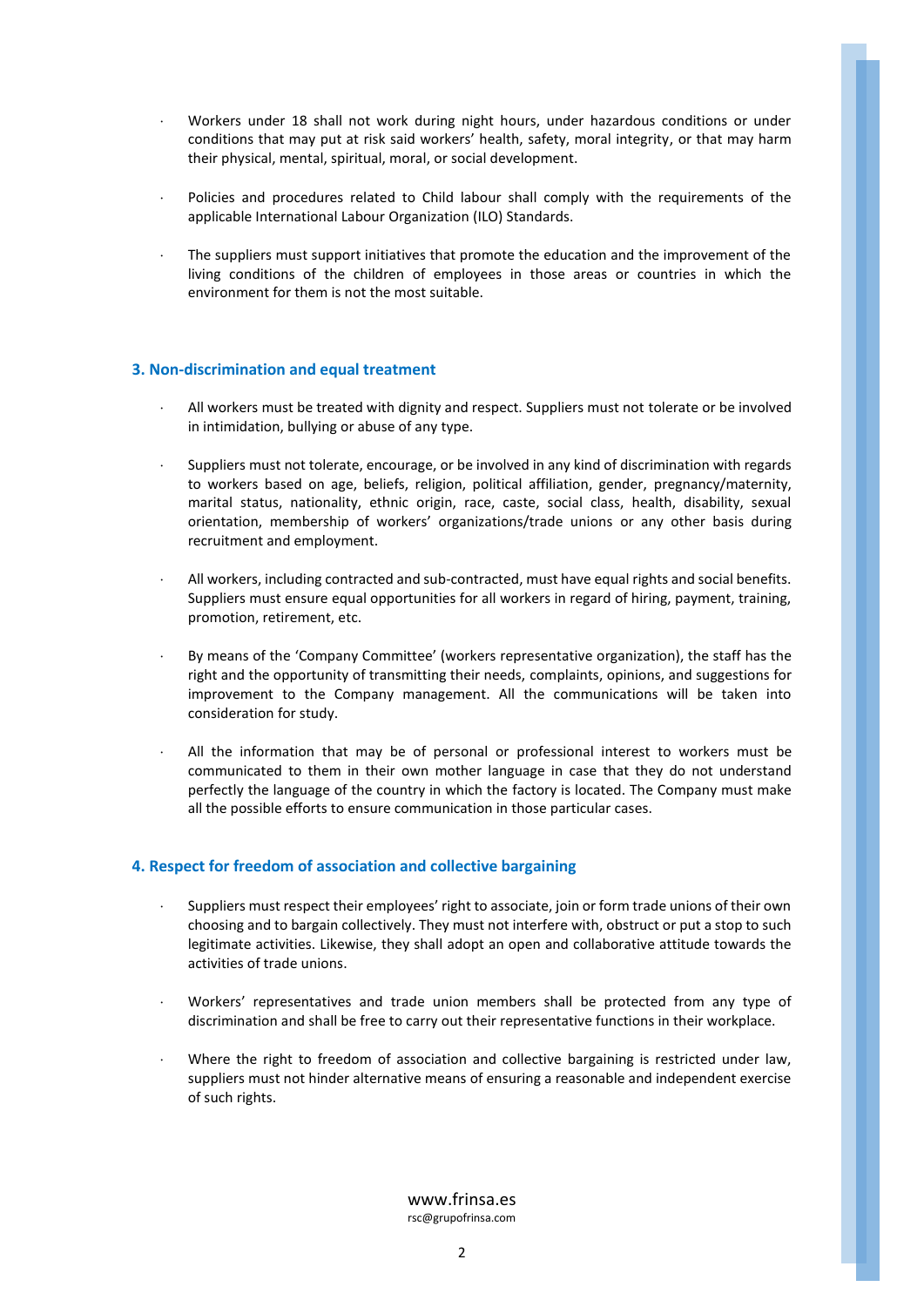## **5. Safe and hygienic working conditions**

- Suppliers shall provide a safe and healthy workplace to their employees, ensuring minimum conditions of light, ventilation, hygiene, fire prevention and safety measures.
- Suppliers must ensure safety and cleanliness in all work facilities and living quarters (when provided) and must follow clear procedures to regulate workplace health and safety.
- Suppliers must ensure access to potable water, and, if appropriate, sanitary facilities for food storage shall be provided.
- Suppliers shall take the required steps to prevent accidents and injuries arising from working activities or that may occur during working time, by means of reducing, as far as is reasonably possible, sources of danger inherent to the work environment.
- Employees must be provided with appropriate and effective personal protection equipment.
- Employees must have access to adequate medical assistance.
- Suppliers must provide access for all workers to toilet facilities and to drinkable water supply and, if necessary, to facilities for food preparation and storage.
- Suppliers must provide regular, recorded training to the workers (including management). This training must be reproduced for each newly hired worker (including those occupying posts of responsibility).
- All the workers, those occupying posts of responsibility, must have sufficient training in waste management, handling and disposal of chemical products and hazardous substances.
- Suppliers must provide firefighting equipment and ensure the strength, stability and safety of buildings and equipment, including living quarters if applicable.
- Suppliers must designate a member of management to be responsible of Health and Safety, who has to be duly authorized and with the appropriate decision taking power.

#### **6. Remuneration and benefits**

- Work must be based on a recognized working relation in accordance with legislation and national practices and on international labour standards to ensure greater worker protection.
- Suppliers must compensate their workers by means of wages, overtime pay, benefits and paid sick leave which respectively comply with or exceed the legal minimum and/or the standards for each type of industry and/or their collective agreements, whichever is higher. Wages and compensation for normal working hours must cover the basic needs and constitute an additional source of income for the workers and their families.
- Suppliers must provide the workers with comprehensible written information about their working conditions, including wages, before they take up employment and, above all, details of their salaries for the corresponding payment period each time they are paid.
- Deductions from wages as a disciplinary measure which are unauthorized or not provided for in national legislation shall not be permitted nor shall any deductions from wages not provided for by national law be permitted without the expressed permission of the worker concerned. All disciplinary measures should be recorded.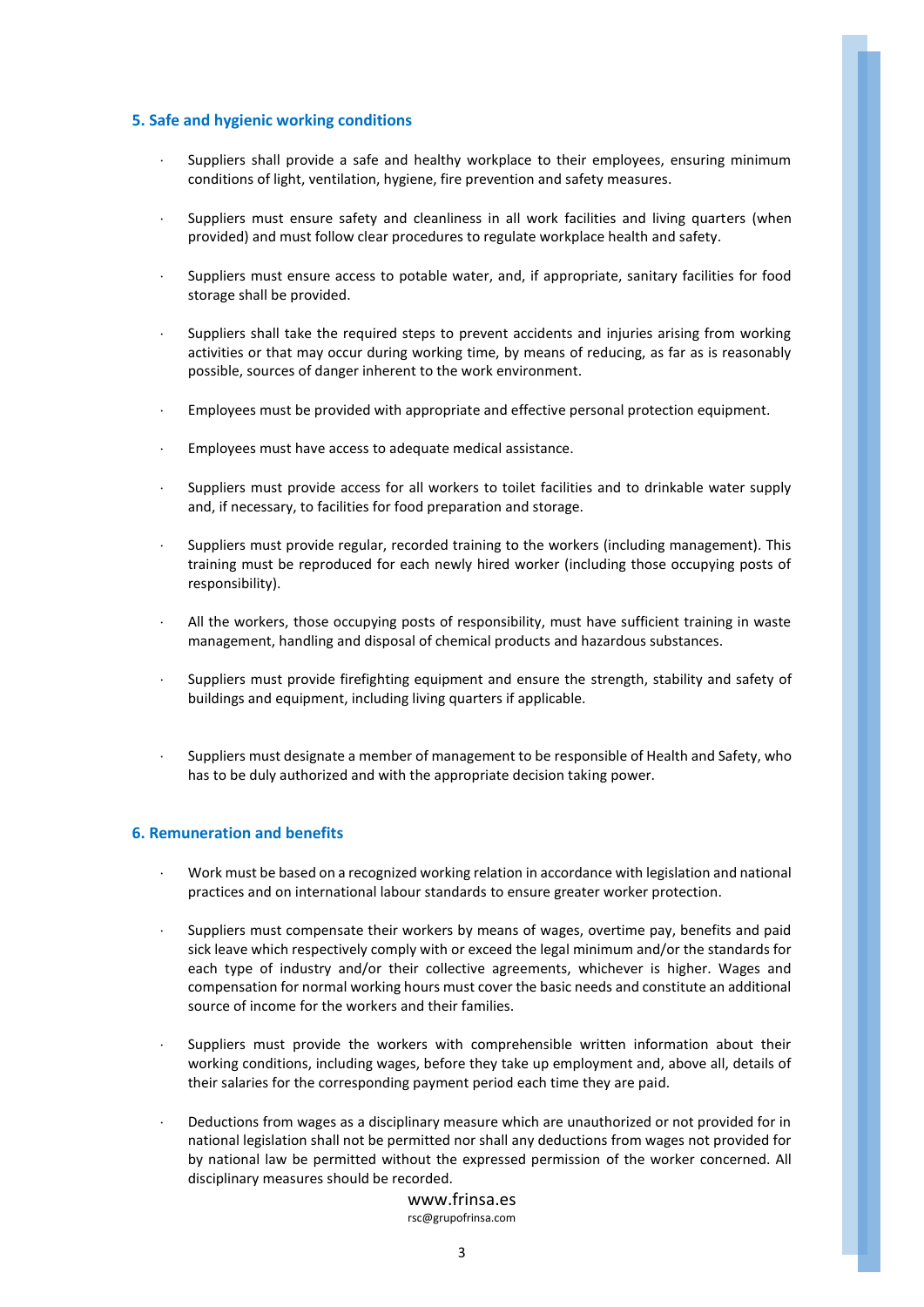- The following must not be used to elude obligations to workers specified in labour and social security laws, and regulations derived from normal labour relations: particular job or service contracts, subcontracting or home working agreements, apprenticeships without real intention to teach skills or provide regular work, excessive use of short-term contracts or any other similar systems
- Suppliers must grant all workers those benefits required by law, including paid sick leave.
- Suppliers must always pay all workers for overtime worked at a higher rate than ordinary pay as required by law and, if applicable, by contractual agreement.

## **7. Working hours**

- Suppliers shall establish working hours that comply with national law or with the collective bargain agreement for the sector in question if the latter affords greater protection for the workers.
- Overtime must be voluntary and must not exceed the maximum hours (per year) established by current and applicable legislation and shall be compensated at a premium rate. Overtime shall not be demanded on a regular basis.
- Suppliers must respect the right of all workers to rest during work shifts and to take at least the off days established by reference national law.
- The suppliers will grant their workers at least one full rest day per week.
- Annual holidays and bank holidays must be respected.

## **8. Business ethics**

8.2 Compliance with the law

 Suppliers must comply with national and international regulations currently in force in the countries where operations are carried out.

#### 8.1 Confidentiality

- Suppliers shall keep the confidentiality of the information received from Frinsa as consequence of their commercial relationship. Any information revealed by Frinsa must be kept confidential from other clients of the supplier whether current or potential and from their own suppliers.
- The obligation of confidentiality will remain even if the relationship with Frinsa is terminated. Any material held by the supplier shall be returned to Frinsa once the relationship is terminated.
- Suppliers shall comply with national and international legislation and agreements relating to intellectual property.
- 8.3 Bribery and Corruption
	- Direct or indirect payments or incentives offered to Frinsa employees with a view to influencing purchases or sales are forbidden.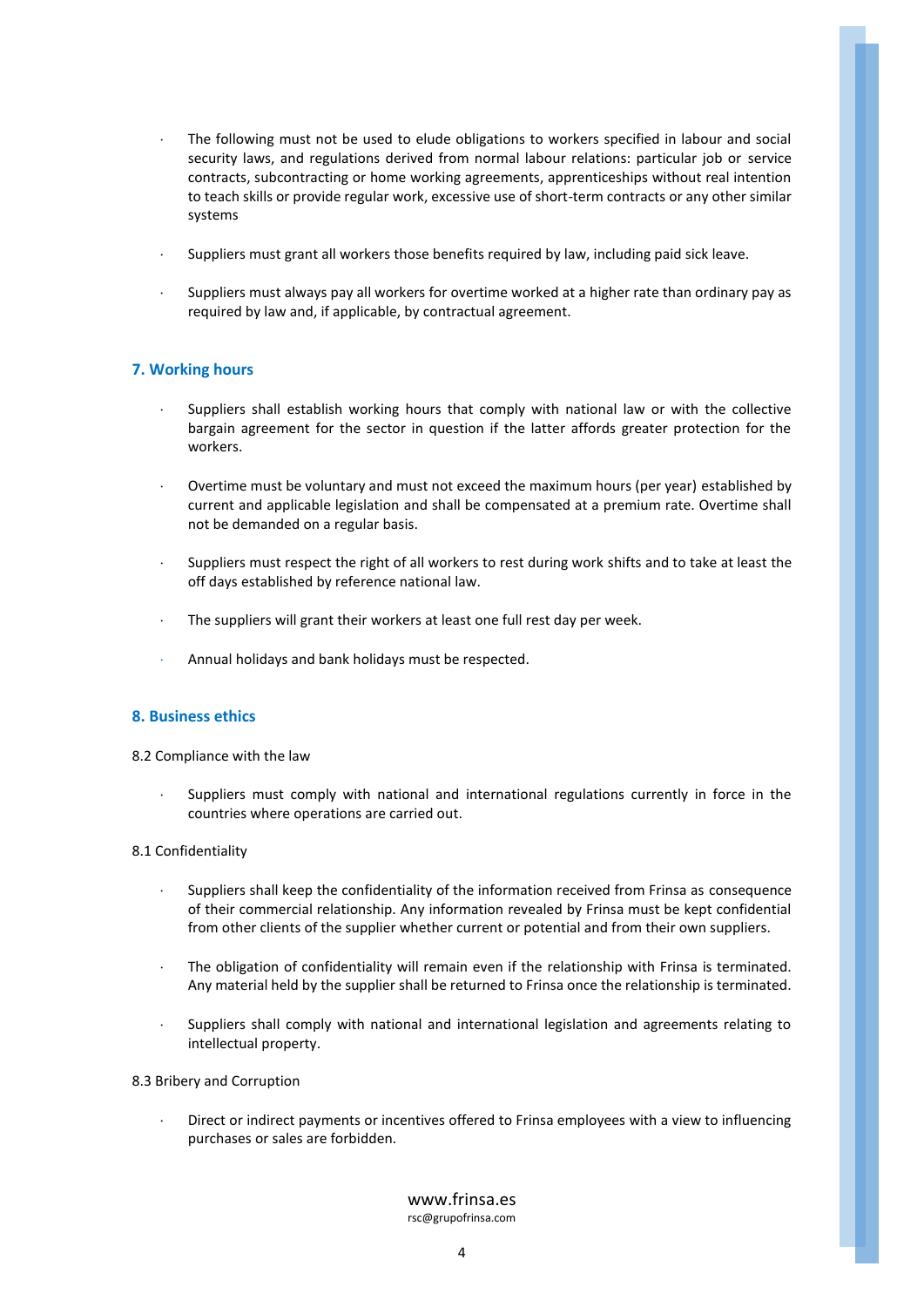Any type of payment or incentive offered to public employees in exchange for any inappropriate or unfair advantage is forbidden.

## **9. Environmental protection and respect for local populations**

- Suppliers must comply with the requirements of all local and international environmental regulations, including having the necessary administrative documents (licenses, permits, etc.).
- Suppliers must prevent contamination by means of a risk analysis and the adoption of suitable prevention methods.
- Suppliers must minimize their activity's impact on the environment through an impact assessment study and the optimization of processes using the best available techniques.
- Suppliers must ensure that no human habitat or coastal area is illicitly affected, illegally transformed, or rezoned to favour the interests of individuals or private business to the detriment of the community.
- The supplier must make sure that those responsible for the management of industries, factories farms et al. located in third countries<sup>3</sup> communicate using the national language.

## **10. Sustainability of the marine resources**

- The supplier must guarantee the origin, supply, sustainability, and legality of raw materials in accordance with current European legislation.
- In the case of fish products, the supplier must comply with the specific EU requisites pertaining to Illegal, Unregulated, Unreported (IUU) fishing.
- Suppliers of tuna must comply with Dolphin Safe criteria and appear on the positive lists of Dolphin Safe companies published by Earth Island Institute (EII).
- Suppliers must have an anti-*shark finning* policy in place and made public.
- Suppliers of tuna must supply raw materials or products in accordance with International Seafood Sustainability Foundation (ISSF) conservation measures and commitments.
- The supplier should make all the possible efforts to avoid fishing during spawning periods, with the aim of allowing the reproduction of fish stocks in a natural way.